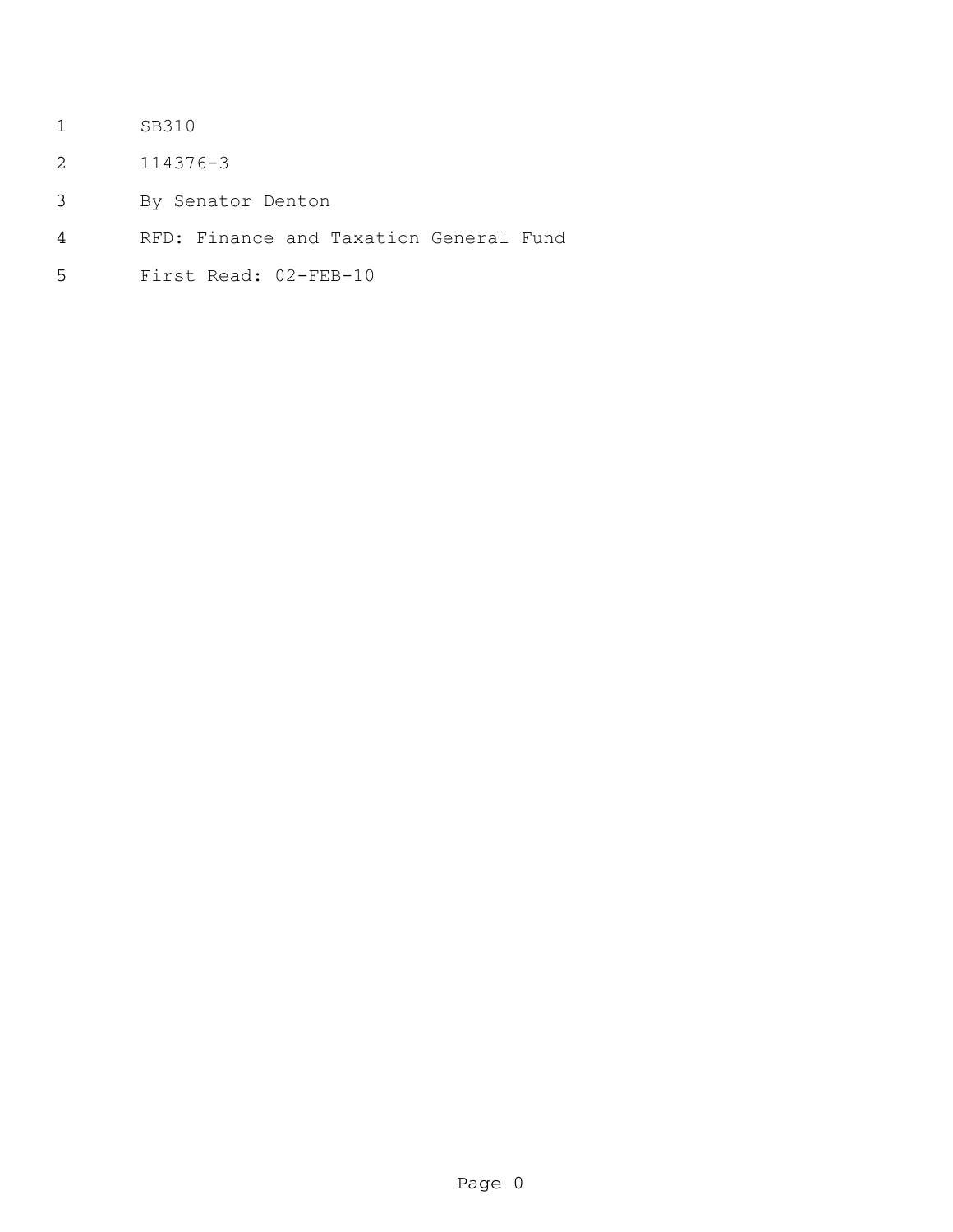114376-3:n:11/04/2009:FC/th LRS2009-4009R1 SYNOPSIS: Under existing law, employees of the State of Alabama and certain persons who have retired from employment with the state are members of the State Employees' Health Insurance Plan. This bill would provide that certain state employees who have been employed with the executive, legislative, and judicial branches of 15 the state for a particular period of time and who have attained a certain age may elect to continue coverage in the plan if the employee pays all costs 18 involved in the coverage. A BILL 21 TO BE ENTITLED 22 AN ACT To amend Section 36-29-16, Code of Alabama 1975, relating to participation of certain retired persons in the State Employees' Health Insurance Plan, to provide that certain state employees who have been employed with the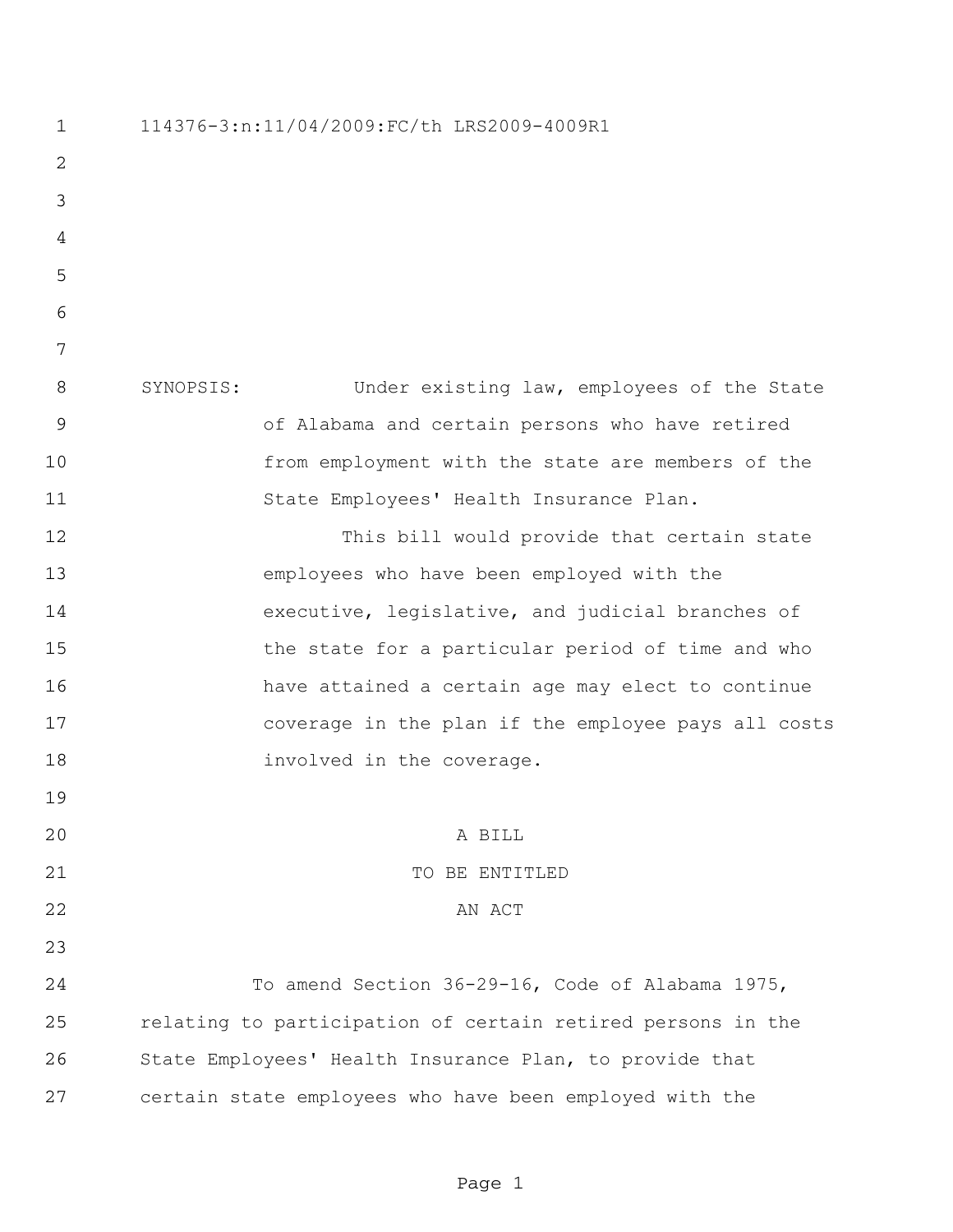executive, legislative, and judicial branches of the state for a particular period of time and who have attained a certain age may elect to continue coverage in the plan if the employee pays all costs involved in the coverage. BE IT ENACTED BY THE LEGISLATURE OF ALABAMA: Section 1. Section 36-29-16, Code of Alabama 1975, is amended to read as follows: "§36-29-16. 9 The M<sub>1</sub> all Any judge of probate who qualifies to retire from active service with a benefit from the Judicial Retirement Fund or any legislator shall be entitled to participate in the State Employees' Health Insurance Plan. The entire cost for the group health insurance during retirement for a judge of probate or for a legislator shall be paid by such retired judge or legislator under such terms and conditions as the group insurer may, from time to time, prescribe for such group health insurance.  $\blacksquare$  (b) Notwithstanding any other provision of this chapter to the contrary, any person serving in the legislative, judicial, or executive branches of Alabama having 21 served for 24 consecutive months and having attained the age of 50 years may elect to continue participation in the State Employees' Health Insurance Plan when the person leaves employment if the following conditions are met: "(1) The employee has been insured under the plan 26 for a minimum of 18 months before leaving employment with the state.